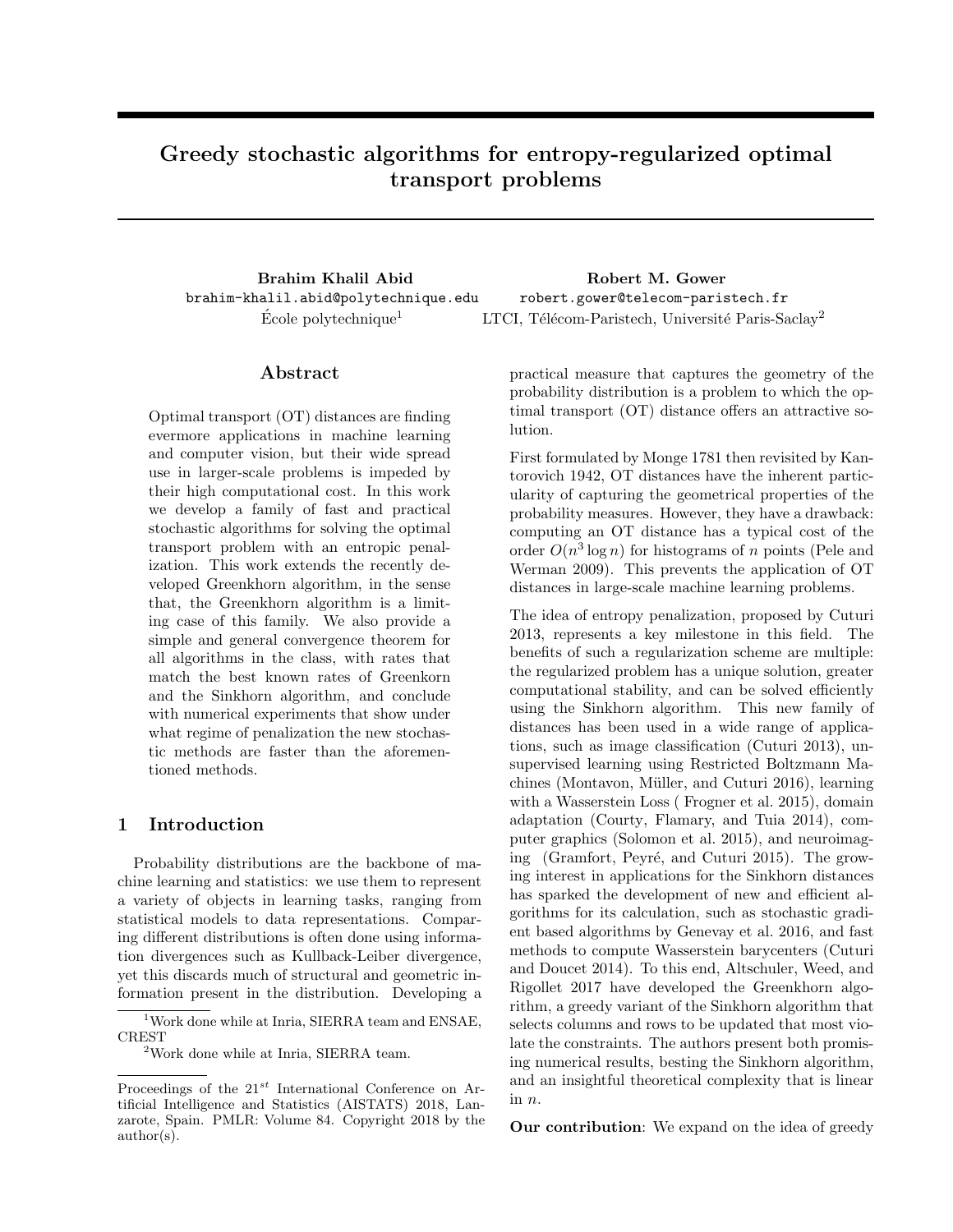column and row selection by proposing a family of algorithms that assign a probability of updating each row and column. Moreover, our family allows for any sampling so long as the probabilities are proportional to the violation of each column or row with respect to the transport polytope. We call our algorithm Stochastic Sinkhorn. We explain the idea behind this family of methods, show how Greenkhorn is a limiting case, and propose several other instances of the algorithm. We develop an all encompassing convergence theorem that recovers the best known  $O(n/\epsilon^2)$  iteration complexity for the Greenkhorn algorithm. Finally, we exhibit some numerical experiments that explicit the relevance of Stochastic Sinkhorn in a particular regime of penalization, along with a discussion around the computational properties of the algorithms.

#### 1.1 The Optimal Transport problem

The discrete OT problem can be seen as a problem of optimal resource allocation given by a linear program

$$
T^* \in \arg\min_{T \in \mathbb{R}_+^{n \times n}} \langle T, C \rangle,
$$
  
subject to 
$$
T\mathbf{1} = r, T^{\top}\mathbf{1} = c,
$$
 (1)

where  $r, c \in \Delta_n \stackrel{\text{def}}{=} \{x \in \mathbb{R}^n \mid \sum_{i=1}^n x_i = 1\}$  are respectively the initial and target distributions,  $C \in \mathbb{R}_+^{n \times n}$ the transport cost matrix and 1 is a vector of all ones of an appropriate dimension. Matrices  $T \in \mathbb{R}_+^{n \times n}$  that satisfy the transport constraints in (1) represent valid transportation maps between r and c, where  $T_{ij}$  will represent the mass transported from  $r_i$  to  $c_j$ . The matrix  $T^*$  is a transportation map that minimizes the transportation cost, the computed minimum  $\langle T^*, C \rangle$  is the optimal transport value and it defines a distance between  $r$  and  $c$  (Villani 2008). The transportation map  $T^*$  can be computed using the network simplex or interior point methods (Pele and Werman 2009), but the computational cost is in both cases  $O(n^3 \log(n))$ . It is this cubic cost in the dimension that makes this notion of distance infeasible in high-dimensional settings, such as in computer vision or high dimensional inference.

## 1.2 Entropic regularization and the Sinkhorn algorithm

An interesting approach to alleviate the computational burden was proposed by Cuturi 2013 through the introduction of an entropic regularization as follows

$$
T_{\lambda}^{*} = \arg \min_{T \in \mathbb{R}_{+}^{n \times n}} \langle T, C \rangle - \frac{1}{\lambda} E(T),
$$
  
subject to 
$$
T\mathbf{1} = r, T^{\top} \mathbf{1} = c,
$$
 (2)

where the entropy is  $E(T) = \sum_{i,j=1}^{n} -T_{ij} \log(T_{ij}).$ Due to the strong convexity introduced by the entropic regularization, the problem (2) now has a unique solution. What is more, using duality theory (2) has a smooth and unconstrained dual formulation. Leveraging on the dual Cuturi showed that (2) can be equivalently re-written as the following matrix scaling problem: find  $u, v \in \mathbb{R}^n_+$  such that

$$
D(u)AD(v)\mathbf{1} = r \quad \text{and} \quad D(v)A^{\top}D(u)\mathbf{1} = c,\tag{3}
$$

where  $A = e^{-\lambda C}$  with the exponential taken elementwise and  $D(u)$  denotes a diagonal matrix with the elements of u on the diagonal. With the  $(u, v)$  solution to  $(3)$ , the solution to  $(2)$  is simply given by  $T_{\lambda}^* = D(u)AD(v)$ . This matrix scaling problem can now be efficiently solved using the celebrated Sinkhorn algorithm, as proposed by Cuturi 2013.

The Sinkhorn algorithm is a fixed point iteration algorithm for solving (3) which alternately scales the row and column sums to match the desired marginals

$$
u^{k+1} = r./(Av^k),\n v^{k+1} = c./(A^{\top}u^k),
$$
\n(4)

where we have used  $x./y$  to denote elementwise division of vectors<sup>1</sup>. On top of being a simple and fast algorithm, the Sinkhorn algorithm is also GPU-friendly since its highest cost is a matrix vector product which can be parallelized. The resulting distance  $\langle T^*_{\lambda}, C \rangle$  defined by (2) has been dubbed the Sinkhorn distance.

**Notation:** For the sake of brevity, we use  $r(T) = T1$ and  $c(T) = T^{\top} \mathbf{1}$  to denote the row sum and column sum vectors of T, respectively. Let  $U_{r,c}$  be the transport polytope defined by

$$
U_{r,c} \stackrel{\text{def}}{=} \{T \in \mathbb{R}_+^{n \times n} \mid r(T) = r, \ c(T) = c\}.
$$

Since we need to solve (3), in order to discuss convergence results, we need to define a distance that measures how far are the scaled iterates from the transport polytope  $U_{r,c}$ . We will use in all the following work the  $\ell_1$  distance

$$
dist(A, U_{r,c}) \stackrel{\text{def}}{=} ||r(A) - r||_1 + ||c(A) - c||_1 \qquad (5)
$$

which, as argued by Altschuler, Weed, and Rigollet, is much more suitable to compare probability distributions than the  $\ell_2$  distance. A simple example to see this: taking  $p = (\frac{1}{n}, \dots, \frac{1}{n}, 0 \dots 0) \in \Delta_{2n}$  and  $q =$  $(0, 0, \ldots, 0, \frac{1}{n}, \ldots, \frac{1}{n}) \in \Delta_{2n}$  as two probability distributions with disjoint supports, we see that  $||p - q||_1 = 2$ , while  $||p-q||_2 = \frac{1}{\sqrt{n}}$  and thus decreases as *n* increases, despite being clearly distinct distributions for all n.

<sup>&</sup>lt;sup>1</sup>In other words  $x./y = D(y)^{-1}x$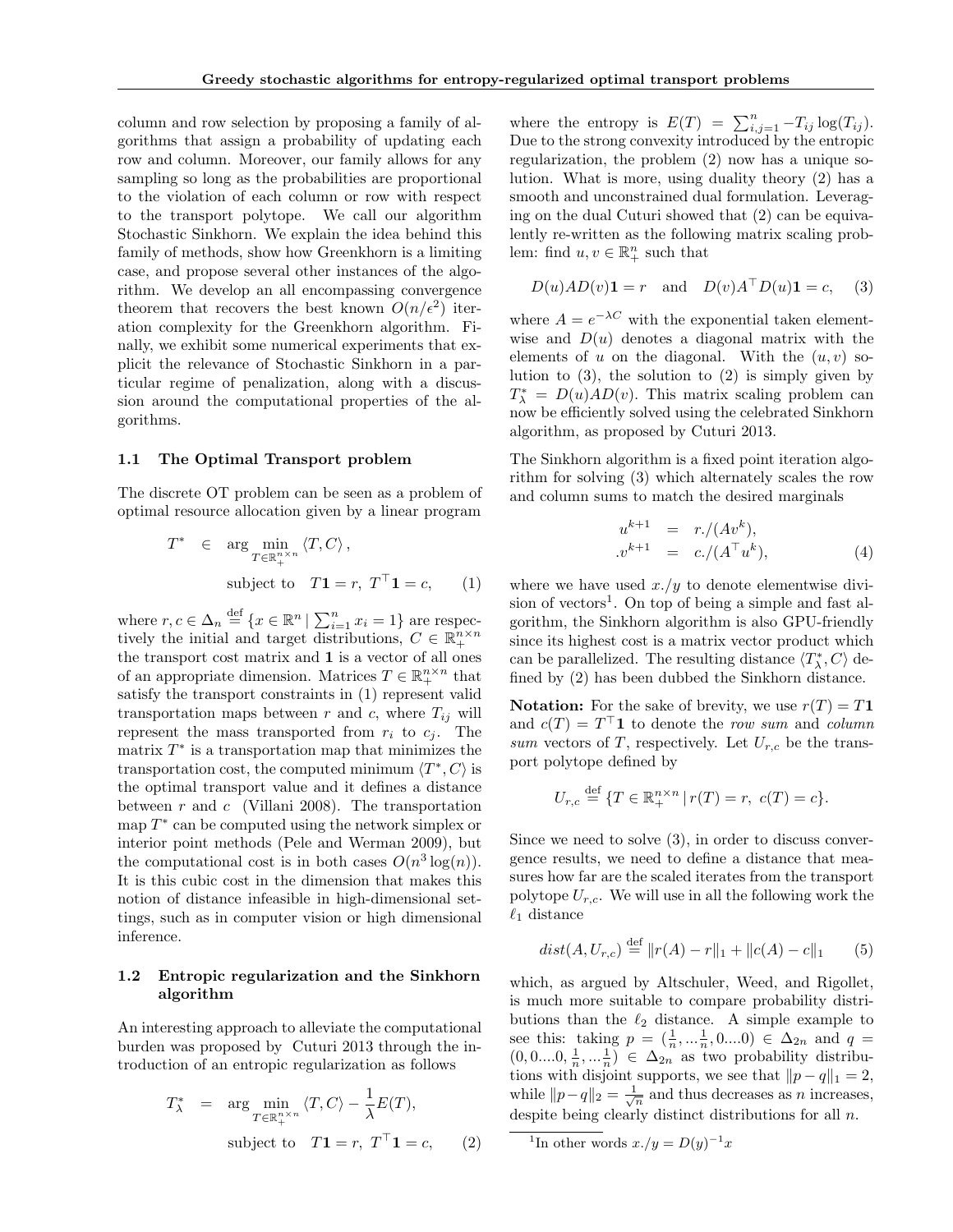#### 1.3 Greedy Sinkhorn: Greenkhorn algorithm

Greenkhorn is a greedy version of Sinkhorn proposed by Altschuler, Weed, and Rigollet 2017 where at each iteration only one coordinate of  $u$  or  $v$  is updated in (4), picking each time the one with highest violation with respect to the corresponding marginal. These violations are computed with the following function

$$
\rho(a, b) = b - a + a \log(\frac{a}{b}), \text{ for } a, b \in \mathbb{R}_+ \tag{6}
$$

$$
d_{\rho}(u, v) = \sum_{i=1}^{n} \rho(u_i, v_i), \text{ for } u, v \in \mathbb{R}_+^n. \tag{7}
$$

For vectors in the simplex  $u, v \in \Delta_n$ , we have that  $d_{\rho}(u, v)$  coincides with the Kullback-Leiber divergence. For this reason,  $d<sub>o</sub>$  is known as the generalized Kullback-Leiber divergence. It is not a distance because it is not symmetric, but it verifies  $d_{\rho} \geq 0$  and  $d_{\rho}(u, v) = 0 \Leftrightarrow u = v$ . Therefore, if  $u, v$  are two vectors of positive entries,  $d_{\rho}(u, v)$  will return some measurement on how far they are from each other. Let  $\rho^r(M)$  (resp.  $\rho^c(M)$ ) be the vector of the row sum violations (resp. column sum violations) of a given matrix  $M \in \mathbb{R}_+^{n \times n}$  with respect to r (resp. c), where the violations are computed using  $\rho$ , that is

$$
\rho^{r}(M) = (\rho(r_i, r_i(M)))_{i=1..n} \in \mathbb{R}^n_+,
$$
  

$$
\rho^{c}(M) = (\rho(c_i, c_i(M)))_{i=1..n} \in \mathbb{R}^n_+.
$$

We will refer to the concatenation of these two vectors as the marginal violations denoted by

$$
\rho(M) = (\rho^r(M), \rho^c(M))_{i=1..n} \in \mathbb{R}_+^{2n}.
$$
 (8)

The marginal violations vector  $\rho(M)$  measures how far the matrix  $M$  is from the transport polytope  $U_{r,c}$  in the sense that  $M \in U_{r,c}$  if and only if all entries of  $\rho(M)$  are equal to zero.

The Greenkhorn algorithm uses  $\rho(M)$  to guide the choice of which row or column should be updated. As the name indicates, the algorithm chooses the row or column index greedily, that is the index of maximal value in  $\rho(M)$ , see Algorithm 1. This greedy variation of Sinkhorn is expected to perform better in practice, mainly because it does not update rows or columns that already match the correct marginal sum value.

Altschuler, Weed, and Rigollet proved that, to reach an  $\epsilon > 0$  approximate solution, the Greenkhorn algorithm and the Sinkhorn algorithm converge in at most  $28n\epsilon^{-2}\log(\frac{s}{l})$  and  $28\epsilon^{-2}\log(\frac{s}{l})$  iterations, respectively, where  $s = ||A||_1$  is the total mass and l the smallest entry of the matrix A. Altschuler, Weed, and Rigollet also claimed that the Greenkhorn algorithm can be implemented in such a way that the iteration  $\cot$  is linear in n, consequently the overall complexity of either the Sinkhorn algorithm or Greenkhorn is Algorithm 1: Greenkhorn

Data:  $A \in \mathbb{R}_+^{n \times n}$ ,  $r, c \in \mathbb{R}_+^n$ ,  $\epsilon > 0$ 1 initialization:  $u,v = 1$ 2 while  $dist(D(u)AD(v),U_{r,c}) \geq \epsilon$  do 3 |  $I = \arg \max_{i=1..2n} \rho(D(u)AD(v))$ 4 if  $I \leq n$  (corresponds a row update) then 5  $u_I = r_I.(Av)_I$ 6 else 7 |  $v_{I-n} = c_{I-n}$ .  $/(A^{\top}u)_{I-n}$ **Result:**  $u, v \in \mathbb{R}^n_+$  such that  $D(u)AD(v) \in U_{r,c}$ 

quadratic in  $n$ , which is stark contrast to the cubic dependency of the interior point type methods (Pele and Werman 2009). Since the authors omitted the details on how such a linear iteration complexity can be achieved, we have given the details in Section 4.1. The  $\epsilon^{-2}$  dependency of Greenkhorn and Sinkhorn is also in contrast with logarithmic dependency on  $\epsilon$  in interior point based methods. Thus Greenkhorn and Sinkhorn are well suited for the large dimensional setting where we can tolerate an approximate solution. This is typically the case in the problems that we are interested in here, such as problems that arise in large dimensional machine learning.

## 2 Greedy Stochastic Sinkhorn

While the greedy strategy in the Greenkhorn algorithm is, in some sense, optimal for one step, it may not be the best strategy over a number of iterations. Here we introduce a more flexible, and less aggressive updating strategy.

At each iteration of the *Stochastic Sinkhorn* algorithm, instead of picking the column or row with the highest violation, as is done in the Greenkhorn algorithm, we will assign to each row and column a probability of being updated. Because we want the columns and rows with highest violation to be updated more frequently, we assign a higher probability to columns and rows with a higher violation. We do this using an *increasing* probability function.

**Definition 1** We say that  $\Psi$  is a increasing probability function if

$$
\forall h \in \mathbb{R}_+^{2n} \quad \Psi(h) = \left(\frac{g(h_k)}{\sum_{i=1}^{2n} g(h_i)}\right)_{k=1..2n} \in \Delta_{2n} \quad (9)
$$

where  $g : \mathbb{R}_+ \to \mathbb{R}_+$  is an increasing positive function.

Several examples of an increasing probability function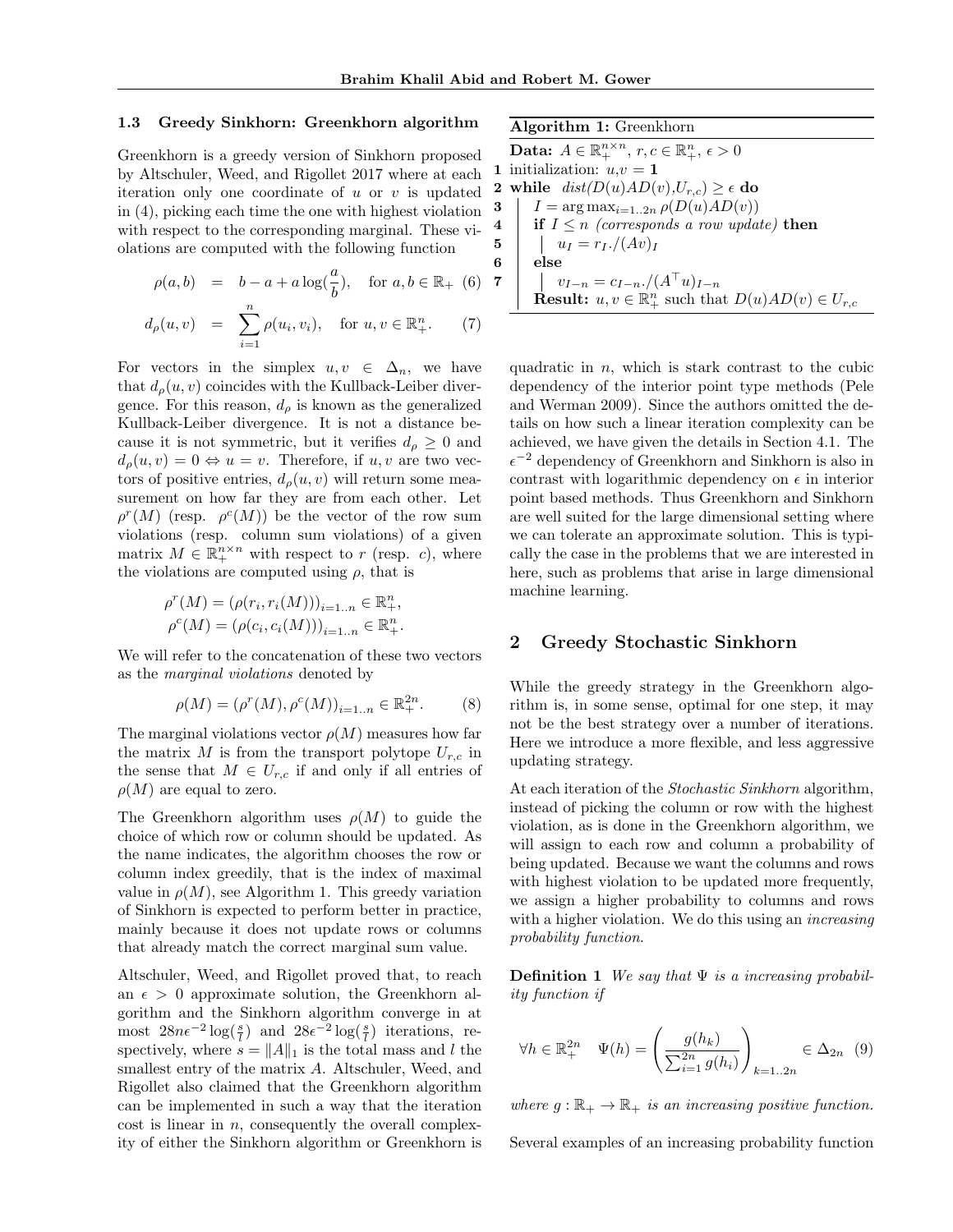are given as follow

$$
\Psi(h) = \left(\frac{1}{2n}\right)_{i=1,\ldots,2n},\tag{10}
$$

$$
\Psi(h) = \left(\frac{h_i^{\alpha}}{\sum_{j=1..2n} h_j^{\alpha}}\right)_{i=1..2n}, \quad (11)
$$

$$
\Psi(h) = \left( \frac{e^{(h_i/T)}}{\sum_{j=1..2n} e^{(h_j/T)}} \right)_{i=1..2n}, \quad (12)
$$

where  $T, \alpha > 0$  are parameters. If  $\rho$  is our current vector of violations, then  $\Psi(\rho) = p \in \Delta_{2n}$  defines a probability distribution. Furthermore, since  $\Psi$  is built on top of an increasing function, a larger violation  $\rho_i$  will result in a larger probability  $p_i$ . See Algorithm 2 for the pseudocode of this family of stochastic algorithms. In the next section we prove that Algorithm 2 converges for any increasing probability function. This is particularly interesting when we consider that the Greenkhorn algorithm is a limiting case of Stochastic Sinkhorn. Indeed, the selection criteria of the Greenhkorn algorithm corresponds to taking the limit over  $\alpha \to \infty$  of the probability function (11).

## 3 Convergence analysis

We now present our main convergence theorem, discuss its consequences and proof.

**Theorem 2** Consider the sequence of matrices  $A^k \stackrel{def}{=}$  $D(u^k)AD(v^k)$  produced by Algorithm 2 with an increasing probability function  $\Psi$  as defined in (9). Then for a given  $\epsilon > 0$ , we have that

$$
\exists k \in \mathbb{N}, \quad k \le \frac{28n}{\epsilon^2} \log \left(\frac{s}{\ell}\right), \tag{13}
$$

such that  $\mathbf{E}\left[dist(A^k, U_{r,c})\right] \leq \epsilon$ .

We make several interesting remarks on the consequence of this theorem.

- 1. Since  $dist(A^k, U_{r,c})$  is a positive random variable, by Markov's inequality we have that the convergence in expectation given in Theorem 2 also proves that  $dist(A^k, U_{r,c})$  converges in probability to zero. The variance also converges to zero at a  $O(n/\epsilon)$  rate, as proven in the appendix.
- 2. The convergence rate given in Theorem 2 is exactly the same rate as given by Altschuler, Weed, and Rigollet 2017 for the Greenkorn algorithm.
- 3. Remarkably the rate of convergence does not depend on the choice of probability function  $\Psi$ . Thus, in theory, a uniform selection of the coordinates gives the same asymptotic convergence as the Greenkhorn selection criteria.

Algorithm 2: Stochastic Sinkhorn Data:  $A \in \mathbb{R}_+^{n \times n}$ ,  $r, c \in \mathbb{R}_+^n$ ,  $\Psi$ ,  $\epsilon$ **Result:**  $u, v \in R_+^n$  such that  $D(u)AD(v) \in U_{r,c}$ 1 initialization:  $u,v = 1$ 2 while  $dist(D(u)AD(v),U_{r,c}) \geq \epsilon$  do 3  $p = \Psi(\rho(D(u)AD(v))) \in \Delta_{2n}$ 4 Sample index I with  $P(I = i) = p_i, \quad \forall i \in \{1, 2, ..., 2n\}$ 5 if  $I \leq n$  (corresponds a row update) then 6  $u_I = r_I$ ./(Av)<sub>I</sub> 7 else 8 |  $v_{I-n} = c_{I-n} \cdot / (A^{\top} u)_{I-n}$ 

Before moving onto the proof, we need several auxiliary lemmas.

### 3.1 Useful lemmas

Our analysis is based on the dual objective of (1) given by

$$
f(x,y) = \sum_{i,j=1}^{n} A_{ij} e^{x_i + y_j} - \langle r, x \rangle - \langle c, y \rangle.
$$
 (14)

Let  $X = D(e^x)$  and  $Y = D(e^y)$ . By writing out the first order optimality conditions of  $f(x, y)$  we arrive at

$$
r(XAY) = r \quad \text{and} \quad c(XAY) = c \,. \tag{15}
$$

That is, the row sum and column sum of  $XAY$  is r and c, respectively. By denoting  $u = e^x$  and  $v = e^y$ the given scaling vectors, we see that (15) is the matrix scaling problem (3). Throughout this section we use  $(u^k, v^k)$  to denote the  $(u, v)$  vectors of Algorithm 2 after completing the kth iteration. We also denote  $(x^{k}, y^{k}) = (\log(u^{k}), \log(v^{k})).$ 

The proof of Theorem 2 is based on the four next lemmas. Our first lemma is an extension to the stochastic setting of a lemma by Altschuler, Weed, and Rigollet. It links the expectation of the dual objective value to a type of condition number of the matrix A.

**Lemma 3** Let  $((u^k, v^k))_{k \in \mathbb{N}}$  and the associated  $((x^k, y^k))_{k\in \mathbf{N}}$  be a sequence of scaling vectors produced by the Stochastic Sinkhorn Algorithm 2. Then the following inequalities hold

$$
\mathbf{E}\left[f(x^k, y^k)\right] - \min_{x, y \in R} f(x, y) \leq f(0, 0) - \min_{x, y \in R} f(x, y)
$$
  

$$
\leq \log(\frac{s}{l}),
$$

where  $l = \min_{i,j} |A_{ij}|$  and  $s = ||A||_1$ . As a direct consequence, we also have

$$
f(0,0) - \mathbf{E}\left[f(x^k, y^k)\right] \leq \log(\frac{s}{l}).
$$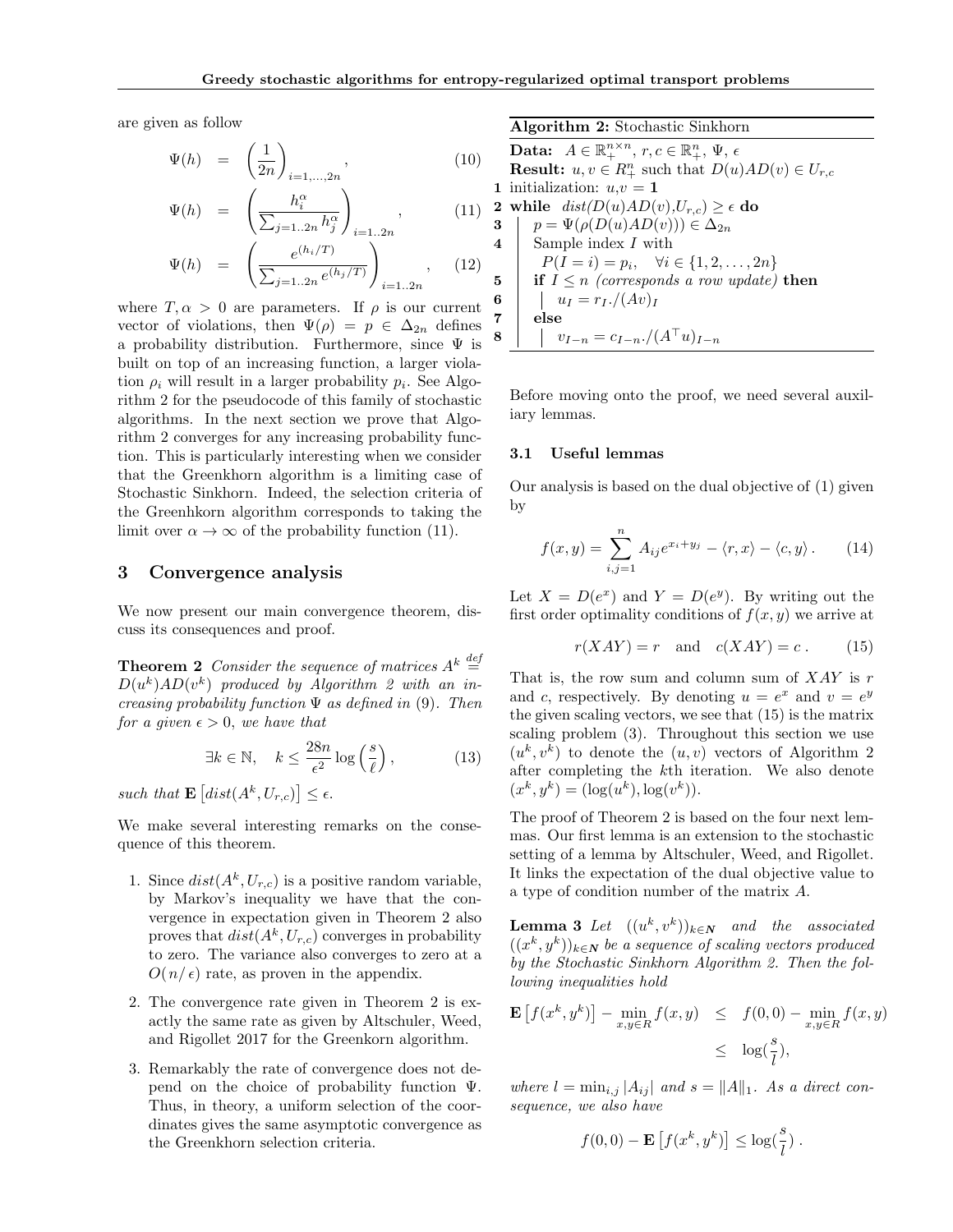The next lemma is a useful inequality on ordered series of real number.

Lemma 4 (Chebyshev inequality) Let  $a_1 \le a_2 \le$  $\ldots \le a_n \in \mathbb{R}$  and  $b_1 \le b_2 \le \ldots \le b_n$  be two ordered sequences. It follows that

$$
\frac{1}{n}\sum_{i=1}^{n}a_{i}b_{i} \ge \left(\frac{1}{n}\sum_{j=1}^{n}a_{j}\right)\left(\frac{1}{n}\sum_{j=1}^{n}b_{j}\right). \qquad (16)
$$

Next we have a lemma that is a generalization of the Pinsker inequality.

Lemma 5 The following generalized Pinsker inequality holds for  $v, u \in R_+^n$ 

$$
||u - v||_1 \le \sqrt{7||u||_1 d_\rho(u, v)}, \qquad (17)
$$

where  $d<sub>o</sub>(u, v)$  is defined as in (7).

The final lemma was presented by Altschuler, Weed, and Rigollet 2017, and it links the evolution of dual objective (14) and the marginal violations.

**Lemma 6** Let  $((u^k, v^k))_{k \in \mathbb{N}}$  and the associated  $((x^k, y^k))_{k\in \mathbf{N}}$  be a sequence of scaling vectors produced by the Stochastic Sinkhorn Algorithm 2. For a given k, if  $(u^{k+1}, v^{k+1})$  was obtained by updating coordinate  $I$  of  $u^k$  then the following identity holds

$$
f(x^{k}, y^{k}) - f(x^{k+1}, y^{k+1}) = \rho(r_{I}, r_{I}(D(u^{k})AD(v^{k})))
$$

and if they were obtained by updating coordinate J of  $v^k$  then

$$
f(x^{k}, y^{k}) - f(x^{k+1}, y^{k+1}) = \rho(c_J, c_J(D(u^{k})AD(v^{k})))
$$

Since  $\rho > 0$  then the sequence of real numbers  $(f(x^k, y^k))_{k \in \mathbb{N}}$  is decreasing.

## 3.2 Proof of Theorem 2

**Proof:** Let  $D_k \stackrel{\text{def}}{=} \mathbf{E} \left[ dist(A^k, U_{r,c}) \right]$  and let  $k^* \in \mathbb{N}$ be an integer such that  $D_k > \epsilon$  for all  $k < k^*$  (in other terms, an index such that the algorithm has not converged yet at the corresponding iteration).

Recall that  $\rho(A^k)$  is the vector of all 2n marginal violations for the matrix  $A^k$ , as defined in (8). We will write its components as  $\rho_i(A^k)$  for a given index *i*. Recall that  $\Psi(\rho(A^k))$  is the vector of probabilities of picking each row and column, and similarly we will write its components  $\Psi_i(\rho(A^k))$ , which is then the probability of picking index i. We start the proof by showing that  $D_k^2$  is upper bounded by the following conditional expectation

$$
\mathbf{E}\left[\rho_I(A^k) \mid A^k\right] = \sum_{i=1}^{2n} \Psi_i(\rho(A^k)) \rho_i(A^k),
$$

where  $I$  is the index randomly sampled at iteration k. Let  $k < k^*$  and since we assume that (9) holds for some function  $q$ , we have that

$$
\mathbf{E}\left[\rho_I(A^k) \mid A^k\right] = \sum_{i=1}^{2n} \frac{g(\rho_i(A^k))}{\sum_{j=1}^{2n} g(\rho_j(A^k))} \rho_i(A^k)
$$
  

$$
\geq \frac{1}{n} \sum_{i=1}^{2n} \rho_i(A^k)
$$
  

$$
\geq \frac{(\frac{17}{n}) \left(\frac{||r - r(A^k)||_1 + ||c - c(A^k)||_1\right)^2}{28n},
$$
  
(18)

where we applied Lemma 4 in the first inequality which relies on the monotonicity of  $g$ , and the generalized Pinsker inequality (17) in the second inequality with  $a = (r, c), b = (r(A^k), c(A^k))$  and used that  $||a||_1 =$  $||r||_1 + ||c||_1 = 2$ . Taking expectation in (18), using the law of total expectation and the fact that  $\mathbf{E}[X^2] \geq$  $\mathbf{E}[X]^2$  for any random variable X gives

$$
\mathbf{E}\left[\rho_I(A^k)\right] \stackrel{(18)}{\geq} \frac{\mathbf{E}\left[\|r - r(A^k)\|_1 + \|c - c(A^k)\|_1\right]^2}{28n} = \frac{1}{28n}D_k^2 \geq \frac{\epsilon^2}{28n}.
$$
 (19)

To conclude, we now use Lemma 6 to re-write  $\mathbf{E}\left[ \rho_I(A^k) \mid A^k \right]$  as

$$
\mathbf{E}\left[f(x^k, y^k) - f(x^{k+1}, y^{k+1}) \mid x^k, y^k\right] \\
= \sum_{i=1}^{2n} \Psi_i(\rho(A^k)) \rho_i(A^k) = \mathbf{E}\left[\rho_I(A^k) \mid A^k\right].
$$
 (20)

Thus taking expectation in (20) gives

$$
\mathbf{E}\left[f(x^k, y^k) - f(x^{k+1}, y^{k+1})\right] = \mathbf{E}\left[\rho_I(A^k)\right]
$$
  
\n
$$
\stackrel{(19)}{>} \frac{\epsilon^2}{28n}.
$$
 (21)

Summing over  $k = 0, \ldots, k^* - 1$  in (21) and using telescopic cancellation we have that

$$
f(x^{0}, y^{0}) - \mathbf{E}\left[f(x^{k^*}, y^{k^*})\right] > \frac{k^* \epsilon^2}{28n}.
$$
 (22)

Combining the above with

$$
f(0,0) - \mathbf{E}\left[f(x^k, y^k)\right] \leq \log\left(\frac{s}{\ell}\right),
$$

as proven in Lemma 3, we have that

$$
\frac{28n}{\epsilon^2} \log\left(\frac{s}{\ell}\right) > k^*.\tag{23}
$$

This proves that for a given integer  $k^*$ 

$$
\forall k < k^*, \quad D_k > \epsilon, \quad \Rightarrow \quad \frac{28n}{\epsilon^2} \log\left(\frac{s}{\ell}\right) > k^*.\tag{24}
$$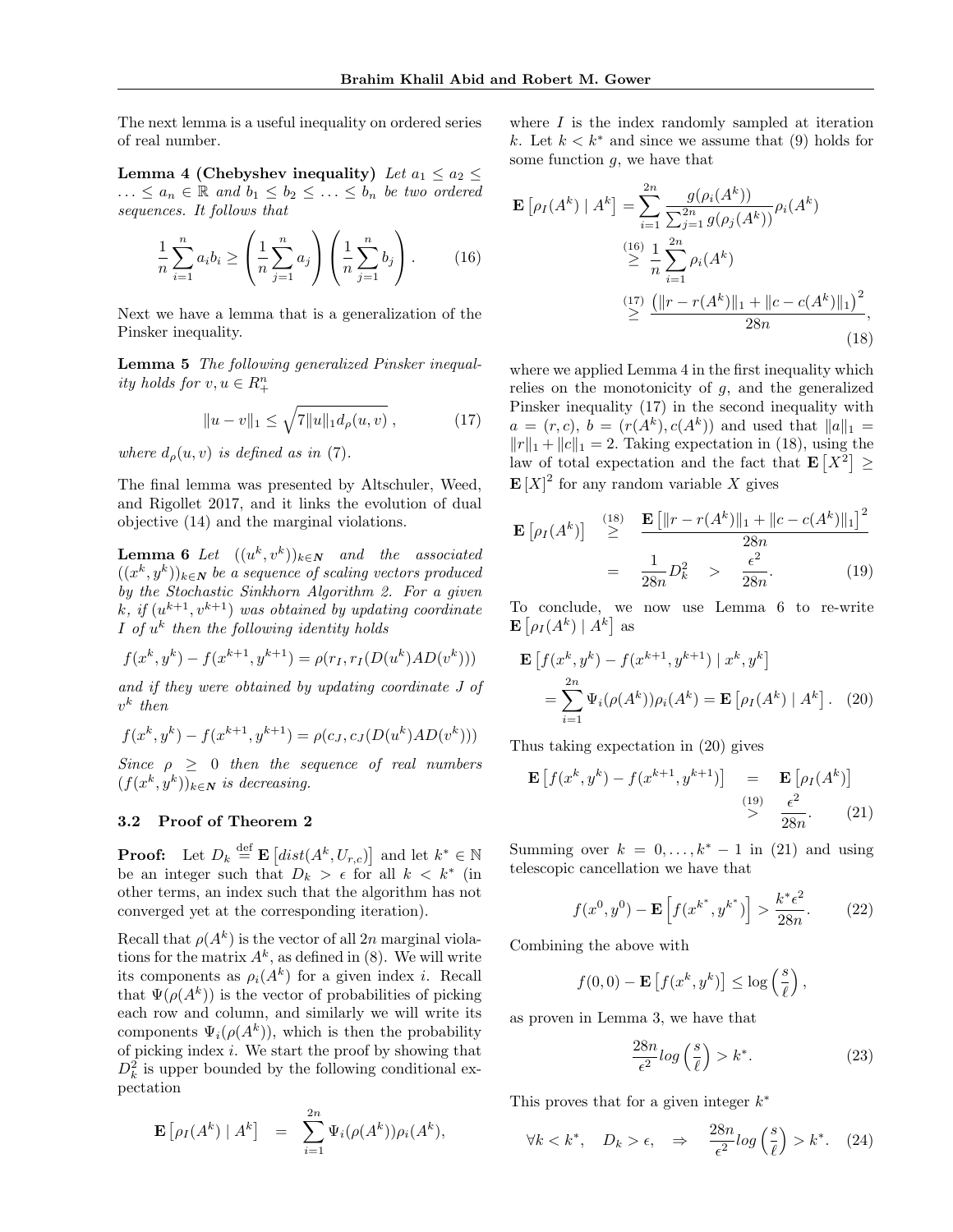The contrapositive of the above statement is given by

$$
k^* \ge \frac{28n}{\epsilon^2} \log\left(\frac{s}{\ell}\right) \Rightarrow \exists k < k^*, \quad D_k \le \epsilon. \tag{25}
$$

Choosing  $k^* = \lceil \frac{28n}{\epsilon^2} \log\left(\frac{s}{\ell}\right) \rceil$  concludes the proof. П

Corollary 7 If we choose  $\Psi$  as either (10), (11) or (12) then the Stochastic Sinkhorn algorithm converges at a  $O(\frac{n}{\epsilon^2})$  rate according to Theorem 2.

**Proof:** The proof follows by observing that  $(10)$ ,  $(11)$ or (12) are increasing probability functions. That is, the functions  $x \mapsto e^{x/T}$ ,  $x \mapsto x^{\alpha}$  and  $x \mapsto 1$  are positive increasing real-valued functions.

## 4 Numerical experiments

In this section we provide some empirical insights into the behaviour of the Stochastic Sinkhorn algorithm. We consider both real and synthetic datasets: MNIST digits and random histograms. The authors of both Cuturi 2013 and Altschuler, Weed, and Rigollet 2017 provided numerical experiments where Sinkhorn and Greenkhorn perform considerably better than other Optimal Transport algorithms. We will show how Stochastic Sinkhorn has a similar efficiency for monotonic probability functions (9). In particular, we will show that for (11) with  $\alpha = 1$ , Stochastic Sinkhorn outperforms Greenkhorn in the short-term for regimes of small penalization. Finally we will discuss the computational properties of the three algorithms, in particular some drawbacks of Greenkhorn and Stochastic Sinkhorn in comparaison with Sinkhorn, and give insights on how to bypass them. But first, we explicity show how Greenkhorn and Stochastic Sinkorn have linear iteration complexities.

#### 4.1 Updating the marginal violation

The Greenkhorn Algorithm 1 and the Stochastic Sinkhorn Algorithm 2 must re-compute marginal violations

$$
\rho(A^k) = [\rho(r_i, r_i(A^k))_{i=1..n}, \rho(c_i, c_i(A^k))_{i=1..n}],
$$

at each iteration. Calculating  $\rho(A^k)$  from scratch at each iteration would cost  $O(n^2)$ , which would defeat the purpose of both algorithms of having a linear iteration complexity. Fortunately  $\rho(A^k)$  can be updated on the fly with only  $O(n)$  operations. To see this, suppose we have stored  $c(A^k)$ ,  $r(A^k)$  and  $\rho(A^k)$  and now we wish to calculate  $\rho(A^{k+1})$ . Suppose we sample an index I in Algorithm 2 such that  $I \in \{1, \ldots, n\}$ , consequently we update

$$
u_I^{k+1} = r_I. / (Av^k)_I \tag{26}
$$

while  $v^{k+1} = v^k$  and  $u_i^{k+1} = u_i^k$  for  $i \neq I$  remain unaltered. We can thus calculate the ith component of  $r(A^{k+1})$  via

$$
r_i(A^{k+1}) = (D(u^{k+1})AD(v^k)\mathbf{1})_i = u_i^{k+1}A_i v^k
$$

$$
\stackrel{(26)}{=} \begin{cases} u_I^{k+1}A_I v^k & \text{if } i = I, \\ r_i(A^k) & \text{if } i \neq I. \end{cases}
$$

The column sum vector can be updated using

$$
c(A^{k+1}) = D(v^k) \sum_{i=1}^n A_{i:} u_i^{k+1}
$$
  
= 
$$
D(v^k) A_{I:} u_I^{k+1} - D(v^k) A_{i:} u_i^k + c(A^k).
$$

Thus both  $r(A^{k+1})$  and  $c(A^{k+1})$  can be updated using  $O(n)$  operations. Since  $\rho(r_i, r_i(A^{k+1})) = \rho(r_i, r_i(A^k))$ for  $i \neq I$ , only  $n + 1$  components of  $\rho(A^{k+1})$  need to re-computed, which costs  $O(n)$  operations. The  $O(n)$ cost of the case where  $I \in \{n+1, \ldots 2n\}$  can be deduced in an analogous way.

#### 4.2 Experiments

We perform experiments on MNIST dataset. We take pairs of elements from the  $28 \times 28$  pixels MNIST dataset, that we then vectorize into 1D arrays r and  $c$  (in the sense that, for example, the 2 by 2 matrix  $((1, 2), (3, 4))$  becomes the vector  $(1, 2, 3, 4)$ . The cost matrix C is then constructed so that  $C_{ij}$  equals the  $\ell_1$ distance between pixels i and j in the  $28 \times 28$  grid. We then apply the Sinkhorn, Greenkhorn and Stochastic Sinkhorn algorithms to compute a diagonal scaling of  $A = e^{-\lambda C}$ . This process is then repeated 20 times, for each time we randomly sample a pair of images from the MNIST dataset. Finally, we report the average performance of the algorithms over these 20 experiments.

The choice of  $\lambda$  defines the penalization, and we highlight the fact that regimes of low penalization, corresponding to higher values of  $\lambda$  (2), are of particular interest since they change the least the solution of the original non-regularized problem (1). For this setting, Stochastic Sinkhorn with (11) for  $\alpha = 1$  is clearly the best choice overall, see Figure 1.

We also compared in Figure 2 the Stochastic Sinkhorn for various choices of parameters. As expected, using the probability function (11) with  $\alpha \to +\infty$  or (12) with  $T \to 0$ , the Stochastic Sinkhorn algorithm reduces to the Greenkhorn algorithm

Notice also that the standard deviation for Stochastic Sinkhorn (represented as errorbars) tends to 0, which is a very important property because of the stochastic nature of the algorithms. In fact, this means that not only the expectation of the distance tends to zero,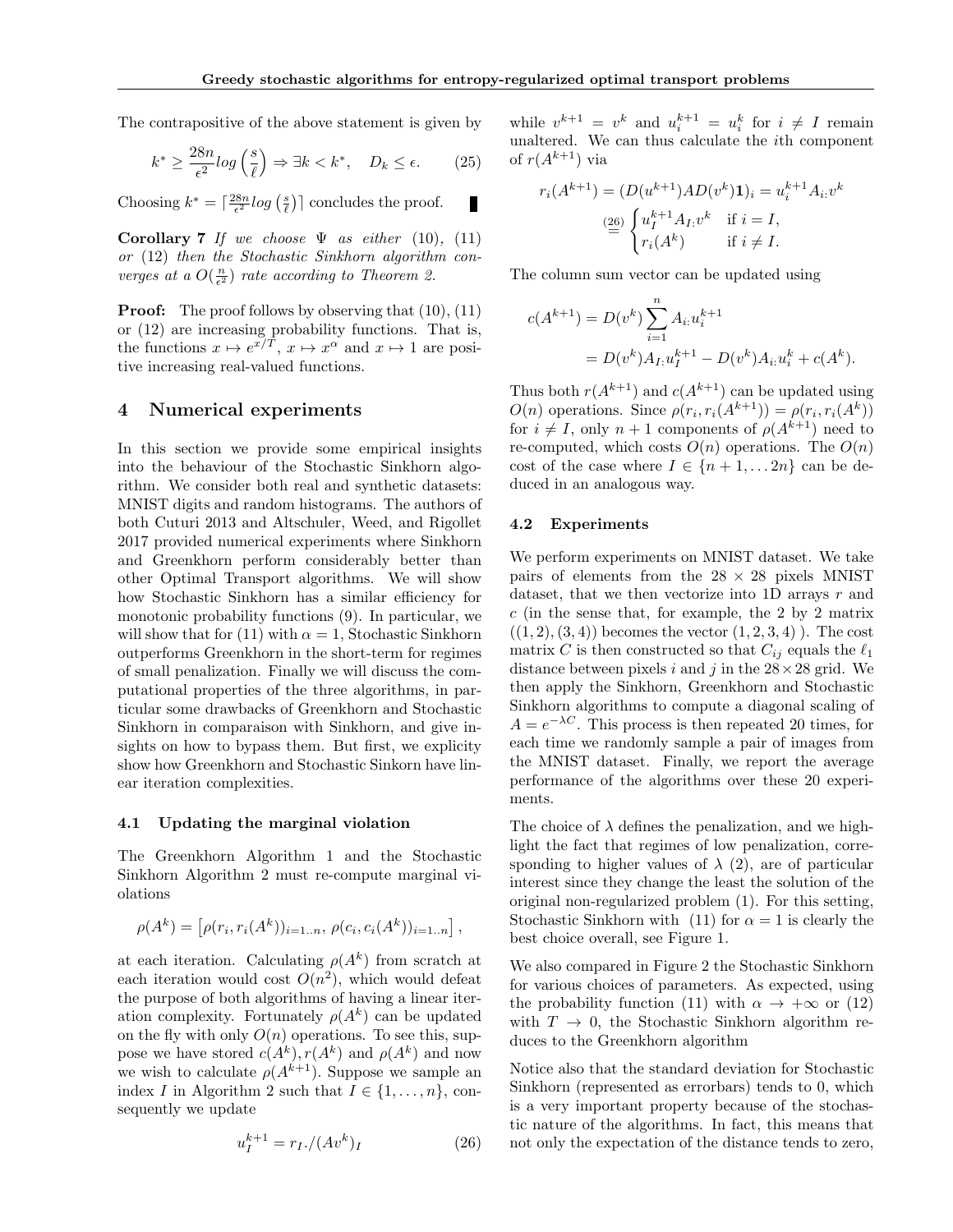

Figure 1: Evolution of distance from transport polytope for Sinkhorn, Greenkhorn and Stochastic Sinkhorn ( (11) with  $\alpha = 1$ ) in regimes of low penalization  $(\lambda = 10)$  on MNIST dataset. For the x-axis, one should read "number of row and column updates" in the sense that one iteration on the x-axis represents one update of a row or a column.

but also the variance, a fact which we prove in the appendix.

#### 4.3 Discussion and block algorithms

While Stochastic Sinkhorn and Greenkhorn empirically perform better than Sinkhorn, they also have two computational drawbacks: firstly they are not parallelizable. In fact, each iteration of Sinkhorn (4) is a rescaling of  $u$  and  $v$  involving a matrix-vector product that can be parallelized. Greenkhorn and Stochastic Sinkhorn update only one element per iteration which does not involve a similar product that we can parallelize. Secondly, the greedy algorithms compute at each iteration the marginal violations, which, despite only costing  $O(n)$ , it does represent an additional computational cost per iteration.

One solution to these issues is to re-compute these marginal violations only once every d iterations: for example in Greenkhorn we compute marginal violations  $\rho(A^k)$  and we update not only the index of highest value, but the d indexes of highest values. Something similar can be done in Stochastic Sinkhorn by sampling d indexes without replacement instead of just one. By doing so, on the one hand we reduce computation time for computing the marginal violations by a factor  $d$ , and on the other hand the algorithms described are now parallelizable because updating d components of  $u$  and  $v$  does involve a matrix-vector product.

This idea is motivated by the numerical results of Altschuler, Weed, and Rigollet where the authors



Figure 2: Stochastic Sinkhorn with different probability functions, and Greenkhorn as limiting case. Up: polynomial probabilities (11), down: softmax probabilities (12). For the x-axis, one should read "number of row and column updates" in the sense that one iteration on the x-axis represents one update of a row or a column.

concluded that the efficiency of Greenkhorn is mainly due to the fact that is does not update rows and columns that already match desired sums, more than the fact that it updates indexes with highest marginal violations. This means that the procedure of updating d indexes instead of just one is expected to have a similar efficiency, which is indeed the result we get in our own numerical experiments as shown in Figure 3.

## 5 Conclusion

We presented a family of stochastic algorithms for entropy-regularized OT problems. We were able to derive convergence rates for a very broad class of probability functions, along with numerical experiments where a simple and intuitive choice of probability functions performed the best. We also proposed and tested simple numerical solutions to the drawbacks of the greedy algorithms.